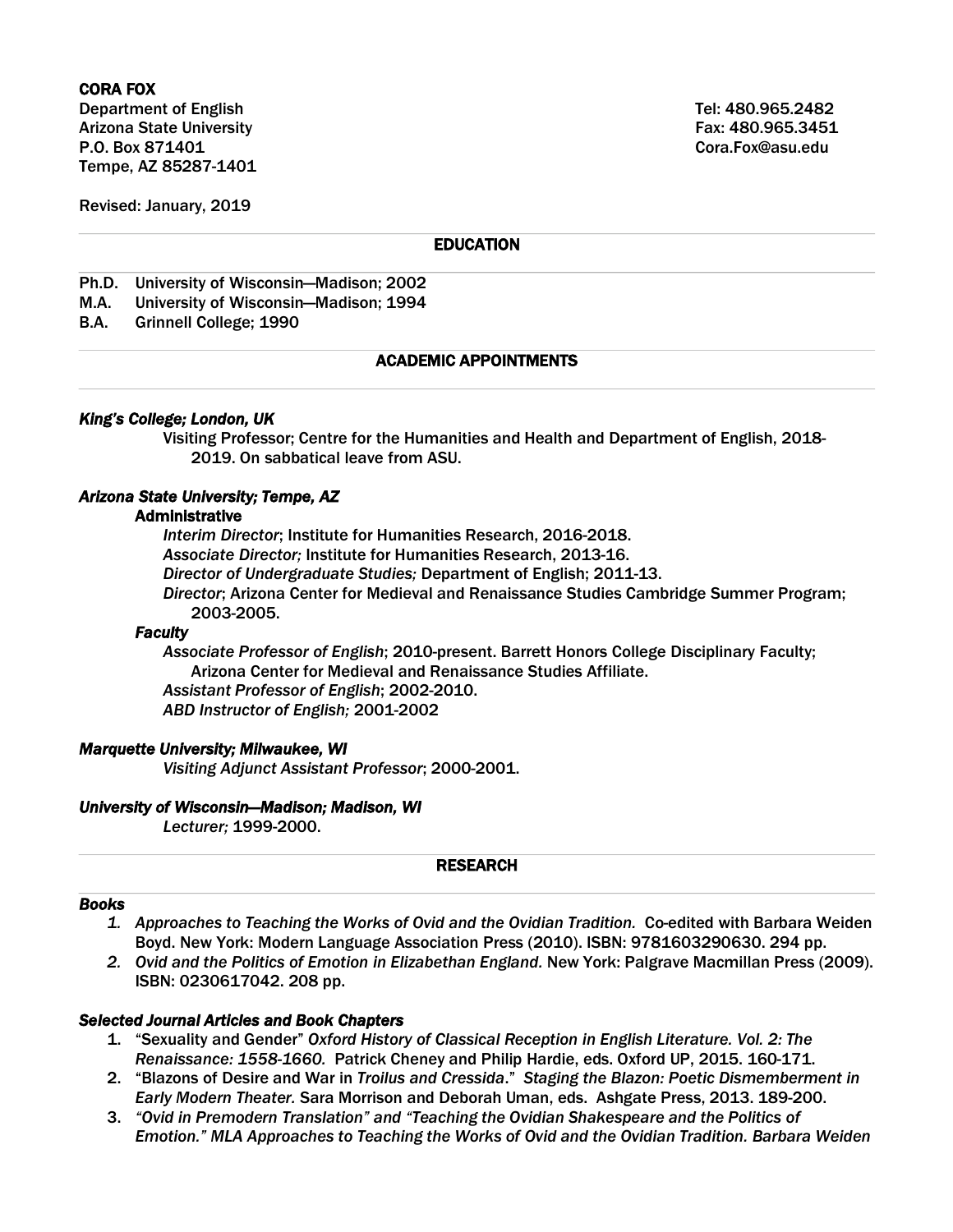*Boyd and Cora Fox, eds. New York: MLA Press (2010). 31-33, 133-141.*

- 4. "Isabella Whitney's Nosegay." *The Senses and Society* 5(1) (2010): 131-43.
- 5. *"Authorizing the Metamorphic Witch: Ovid in Reginald Scot's Discoverie of Witchcraft." Metamorphoses: The Changing Face of Ovid in Medieval and Early Modern Europe. Alison Keith and Stephen Rupp, eds. Essays and Studies 13. Toronto: Centre for Reformation and Renaissance Studies (2007). 165-78.*
- 6. "Spenser's Grieving Adicia and the Gender Politics of Renaissance Ovidianism." *English Literary History* 69 (2002): 385-412.

# *Selected Non-Refereed Publications*

- 1. Review of Women Classical Scholars: Unsealing the Fountain from the Renaissance to Jacqueline de Romilly. Edited by Rosie Wyles and Edith Hall. Oxford: Oxford University Press, 2016. Journal of Early Modern Women 13 (1) (2018): 236-39.
- 2. "A Conference Manifesto for the Rest of Us." Co-authored with Andrea Kaston Tange and Rebecca Walsh. *Inside Higher Ed*. May 15, 2015.
- 3. Review of "Cardenio (The Second Maiden's Tragedy); Southwest Shakespeare Company." Coauthored with Melissa Walter. *Shakespeare Bulletin* 22 (2004): 81-84.

# *Books in Progress*

- 1. Co-editor with Bradley Irish and Cassie Miura*. Positive Emotion in Renaissance Literature and Culture.* Manchester University Press. Forthcoming 2019.
- 2. *Reading Wellbeing and the History of Happiness through Shakespeare.* Monograph in preparation.
- *3.* Co-editor with John Henry Adams. *The Complete Works of Isabella Whitney: A Student Critical Edition.* Manuscript in Preparation.

# *Refereed Journal Articles and Book Chapters Contracted or in Progress*

- 1. "The Politics of Merriness in *The Merry Wives of Windsor" in Positive Emotion in Renaissance Literature and Culture*. Forthcoming with Manchester University Press, 2019.
- 2. "Othello's Unfortunate Happiness." Solicited for edited volume on Race and Affect Theory, forthcoming in 2020.
- 3. "Comic and Tragic Emotions" in *The Routledge Companion to Literature and Emotion*. Eds. Bradley Irish, Patrick Hogan and Lalita Hogan.
- *4. Collaboration through Health Humanities Lab Curriculum.* Study of interdisciplinary faculty and graduate student collaboration in designing and teaching a Humanities Lab course. AY 2016-17. Data collected and in process. With Jason Bruner and Mari Ocando Finol.
- 5. Scoping review of arts and health interventions and whitepaper, with Tamara Underiner, David Coon, Shelby Langer, Bradley Doebbling, Elizabeth Reifsnider, and Jisun Myung at ASU.

# *Research Grants, Fellowships and Projects*

- 1. Shakespeare in Health Network. Wordpress website development. Coordinator. Launching in September, 2019.
- 2. Creative Health Collaborations NEA Research Lab. Submitted July, 2018. \$150,000. Investigator. Unfunded. Resubmitting for 2019.
- 3. *Early Modern Emotion: Methods and Evidence.* NEH Summer Seminar. Co-PI with Bradley Irish. Submitted February, 2016, 2017, 2018. \$125,000. Not funded.
- 4. *Launching a Critical Health Humanities Lab @ ASU*, Co-PI with Sally Kitch. Women and Philanthropy, ASU. \$99,946. Submitted October 2016. Not funded.
- 5. *The Histories of Resilience Symposium and Network*. PI. Woman and Philanthropy, ASU. \$41,676. Submitted October 2016. Not funded.
- 6. *The Imagining Health Project*. Coordinator. ASU Institute for Humanities Research. Collaboration between ASU and Mayo Clinic in Arizona. Funded by an anonymous donor through the College of Arts and Sciences Deans Office. 2014-2015. \$11,756. Funding renewed for 2016, 2017, 2018.
- 7. Arizona State University Provost's Humanities Fellow. Awarded fall 2015. Research course releases. Spring 2016-Fall 2016.
- 8. *The Creative Push Project.* Investigator. 10%. ASU Institute for Humanities Research Seed Grant.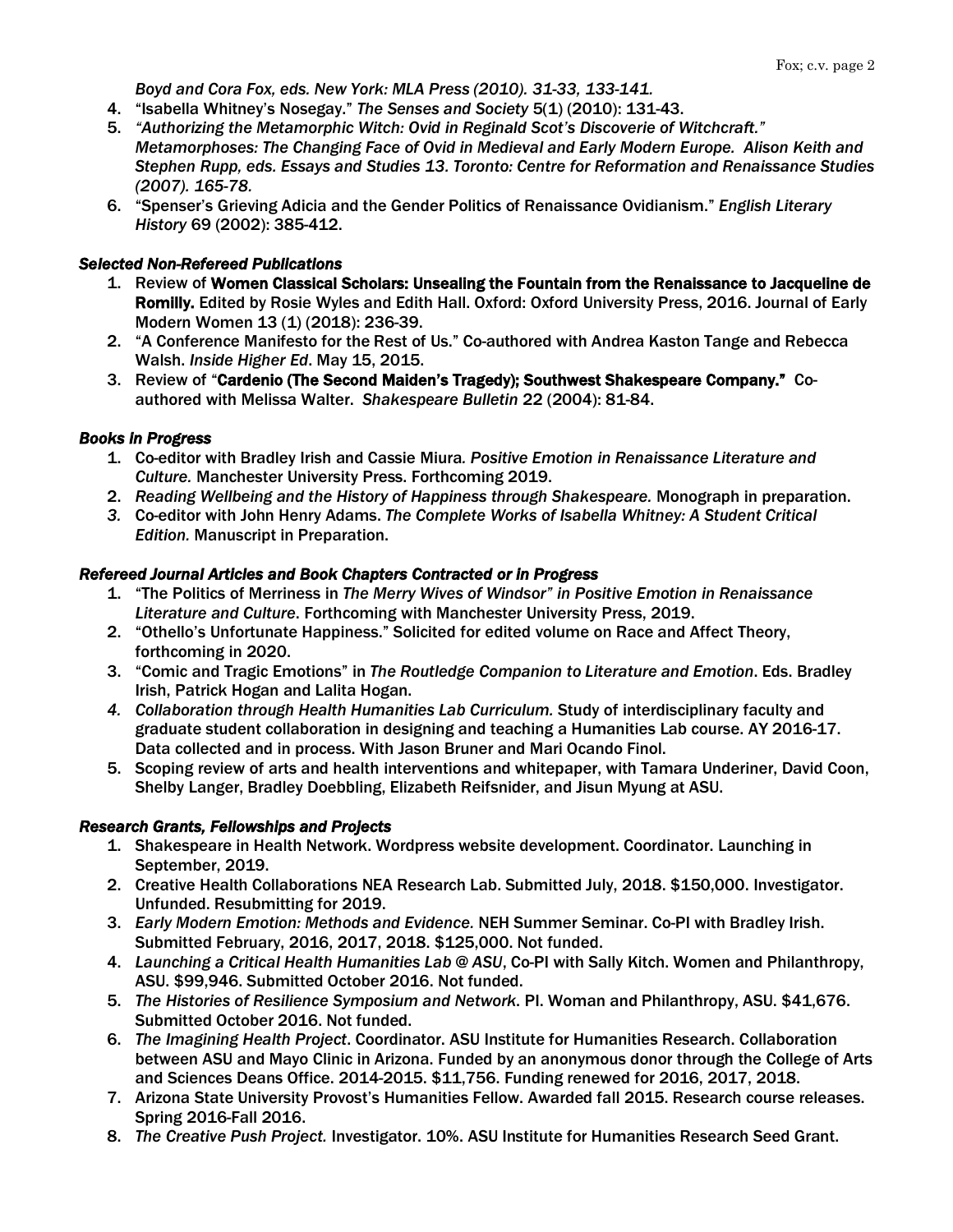Awarded May, 2015. \$5,425.

- 9. IHR Faculty Fellowship. AY 2014-15. Jointly funded with Bradley Irish to pursue research and develop an NEH Summer Institute on Early Modern Emotion. Course release and stipend. Awarded April, 2014. \$34,297.
- 10. English Department Online Course Development Grant; 2013. \$5000.
- 11. Arizona Center for Medieval and Renaissance Studies Faculty Fellowship. One semester research leave. Spring 2006.
- 12. College of Liberal Arts and Sciences Dean's Office Faculty Grant in Aid, ASU; Summer 2004.
- 13. Women's Studies Summer Research Award, ASU; Summer 2003.

# *Selected Conference Participation/Invited Presentations*

- 1. Invited Talk. "Shakespeare's *Merry Wives* and the Politics of Wellbeing." *King's College Centre for the Humanities and Health.* London, UK. May, 2019.
- 2. Participant. "Othello's Unfortunate Happiness." Race and/as Affect Seminar. *Shakespeare Association of America Annual Conference*. Washington, DC. April, 2019.
- 3. Invited Talk. "What are the humanities in the Medical/Health Humanities? Reflections on Research, Training and interdisciplinary Engagement." UCLA Division of Humanities, EPIC Program. Los Angeles, CA. April, 2019.
- 4. Invited Talk. "On Renaissance Actaeons, Violence, and the Politics of Love." Ovid in Love and Trouble. *London Renaissance Seminar.* London, UK; March, 2019.
- 5. Presenter. "Resilience and Entanglement." *Cultural Crossings of Care: An Appeal to the Medical Humanities*. Oslo, Norway; October, 2018.
- 6. Organizer and Seminar Leader. Shakespeare in the Health Humanities Workshop. *Shakespeare Association of America Annual Conference*. Los Angeles, CA; April 2018.
- 7. Invited Presenter. "Interdisciplinary Futures: How Engineering with the Humanities Can Improve Health." National Association of Engineering Student Councils Leadership Summit. Tempe, AZ; March, 2018.
- 8. Invited Talk. "Centers for the Resurgence of the Humanities: The *Imagining Health Project* and the Humanities Lab at ASU." University of New Hampshire, College of Liberal Arts. October 2017.
- 9. Presenter. "Defining Our Times: Crossing Institutional Cultures in Examining the Rise of Resilience." *Mayo Clinic Humanities in Medicine Symposium*, Rochester, MN. October 2017.
- 10. Panelist. "[Epi]Centers for the Engaged Humanities—Programs, Practices, and Public Space." *Imagining America National Conference.* Davis, CA; October 2017.
- 11. Presenter. "Othello's Unfortunate Happiness." *Powerful Emotions/Emotions and Power c.400-1850*. A joint conference of the Australian Research Council Centre of Excellence for the History of Emotions and the Humanities Research Centre, University of York. York, UK; June 2017.
- 12. Respondent. "Shakespeare and Medical Humanities" Seminar. *Shakespeare Association of America Annual Conference*. Atlanta, GA; April 2017.
- 13. Delegate. *National Humanities Alliance Meeting and Day of Action*. Washington, DC; March 2017.
- 14. Organizer. "Creativity and Resilience," Mayo Clinic Humanities in Medicine Symposium. Scottsdale, AZ: November 2016.
- 15. Invited Participant. NEH Meeting: "The Humanities Laboratory: Discussions of New Campus Models." Washington, DC; July 2016.
- 16. Delegate. Medical Humanities Institute; CHCI/Mellon Funded; King's College; London, UK; June 2016.
- 17. Seminar Participant. "Ovidianism, Myth and Emotion in *The Winter's Tale," Shakespeare Association of America Annual Conference;* New Orleans, LA; April 2016.
- 18. Keynote Speaker. "Awe, Happiness and Emotive Intertextuality in *The Winter's Tale*." *Myth and Emotion in Early Modern Europe.* Australian Research Council Centre of Excellence for the History of Emotion, University of Melbourne; Melbourne, Australia. March 2016.
- 19. Delegate. Medical Humanities Institute; CHCI/Mellon Funded; Dartmouth College; Hanover, NH; July 2015.
- 20. Seminar Leader. "Positive Affect in Renaissance Literature," *Shakespeare Association of America Annual Conference*; Vancouver, BC; April 2015.
- 21. Seminar Participant. "Wives and Well-Being in The Merry Wives of Windsor," Shakespeare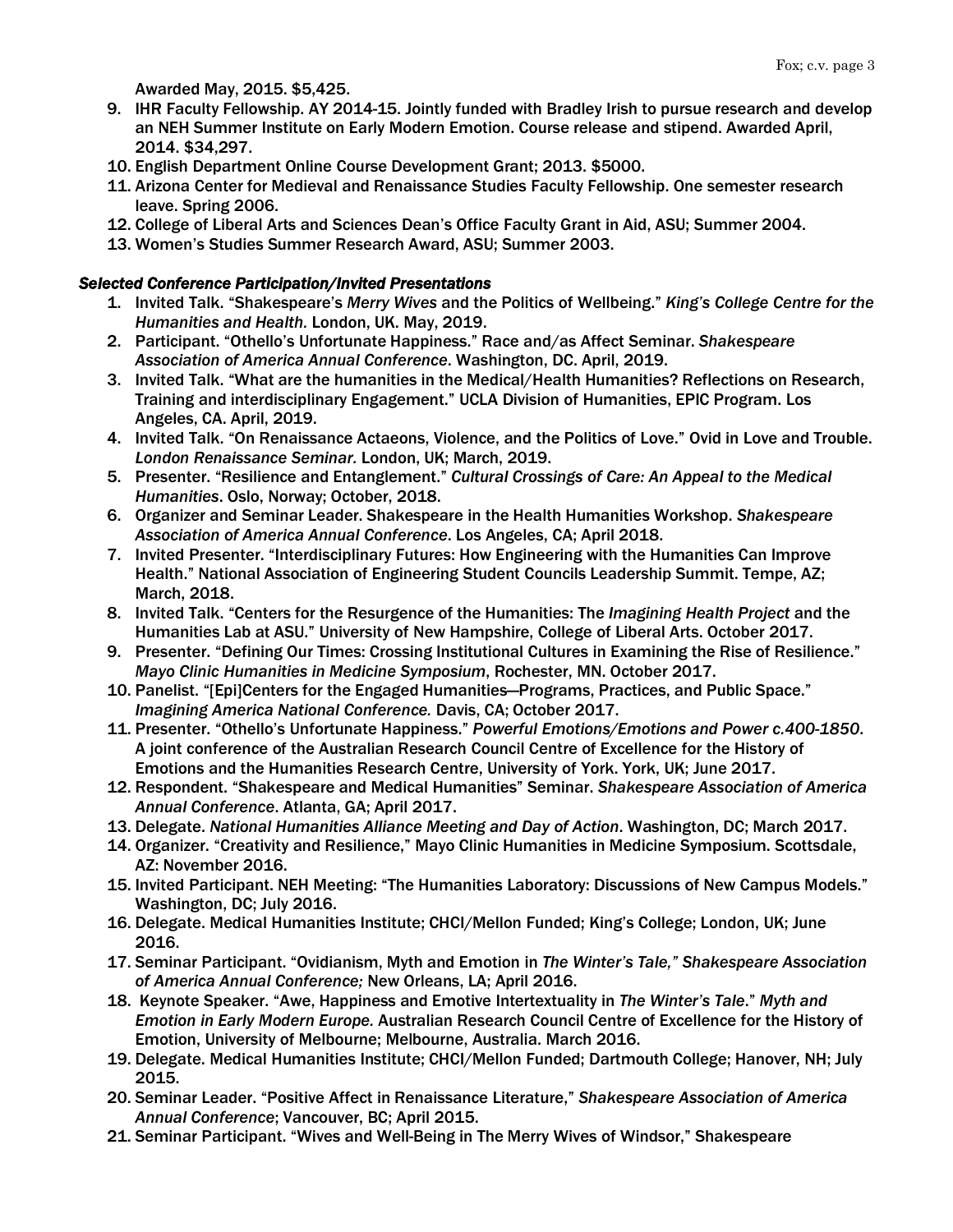Association of America Annual Conference; Vancouver, BC; April 2015.

- 22. Presenter. "Reconstructing Emotion in *The Faerie Queene*," *Renaissance Society of America Annual Meeting,* New York; March 2014.
- 23. Seminar Leader. "Emotion in Shakespeare," *Shakespeare Association of America Annual Conference;* (double seminar). Boston; April 2012.
- 24. Respondent. "Intertextuality, Audiences and Memory," Shakespeare Association of America Conference; Bellevue, WA; April 2011. Invited.
- 25. Seminar Participant. "The Deferred Blazon in Shakespeare's *Troilus and Cressida*," *Shakespeare Association of America Annual Conference*; Chicago, April 2010.
- 26. Seminar Participant. "Shakespeare's Hecuba and the Classical Lexicon of Emotions," *Shakespeare Association of America Annual Conference*; San Diego; April 2007.
- 27. Chair. "Alterity, Interiority and Appropriation: The Tudor Novels of Philippa Gregory," *Annual Arizona Center for Medieval and Renaissance Studies Conference: Masculinities and Femininities*; Tempe, AZ; February 2007.
- 28. Organizer. Chair. "The Politics of War: Ancient and Modern," *Modern Language Association Convention;* Philadelphia, PA; December 2006.
- 29. Seminar Co-Leader. "Renaissance Drama and the Roman Cultural Revolution," with Curtis Perry, *Shakespeare Association of America Annual Conference*; Philadelphia; March 2006.
- 30. Seminar Participant. "Reading Sex in Public and Private," *Shakespeare Association of America Annual Conference;* Bermuda; March 2005.
- 31. Presenter. "Authorizing the Metamorphic Witch: Ovid in Renaissance Writings on Witchcraft," *Metamorphosis: The Changing Face of Ovid in Medieval and Early Modern Europe*; Toronto, Canada; March 2005.
- 32. Seminar Participant. "Englishing Medea: Intertextual Repetitions and the Formations of Culture," *Shakespeare Association of America Conference*; New Orleans, LA; April 2004.
- 33. Chair. "Spenserian and Renaissance Assimilations: Dying, Discovery, Memory, Doubt," *Annual Arizona Center for Medieval and Renaissance Studies Conference: Translatio;* Tempe, AZ; February 2004.
- 34. Presenter. "Reviving Ancient Loves: Ovidian Emotion in *The Faerie Queene*," *Modern Language Association Convention*; San Diego, CA; December 2003.
- 35. Presenter. "Medea in the Renaissance," *Modern Language Association Convention*; San Diego, CA; December 2003.
- 36. Panelist. "Feminists Read Early Modern Culture;" Group *for Early Modern Cultural Studies Conference*; Newport Beach, CA; November 2003.
- 37. Seminar Participant. "The Queen's Metamorphic Body," *Shakespeare Association of America Annual Conference*; Victoria, BC, Canada; April 2003.
- 38. Presenter. "Metamorphosis in the Elizabethan Court: The Queen's Changing Body from Kenilworth to Sudeley," *Elizabeth R.: An Interdisciplinary Conference Celebrating Her Life and Reign*; Edwardsville, IL; February 2003.
- 39. Organizer. "The Queen's Aging Body," *Elizabeth R*; Edwardsville, IL; February 2003.
- 40. Chair. "Rhetoric, Allegory and Multiculturalism," *Annual Arizona Center for Medieval and Renaissance Studies Conference: Multicultural Europe and Cultural Exchange*; Tempe, AZ; February 2003.
- 41. Presenter. "Daphne's Re-Metamorphosis and the Ovidian Politics of Elizabethan Entertainment," *Renaissance Society of America Annual Meeting*; Scottsdale, AZ; March 2002.
- 42. Chair. "Mariological Moments in Early Modern Drama," *Renaissance Society of America Annual Meeting*; Scottsdale, AZ; March 2002.
- 43. Co-Chair. Organizer. "Monuments, Metamorphoses and the Politics of Resistant Readings," *Renaissance Society of America Annual Meeting*; Scottsdale, AZ; March 2002.
- 44. Seminar Participant. "The Queen's Political Body in Lyly's *Love's Metamorphosis*," *Shakespeare Association of America Annual Conference*; Minneapolis, MN; March 2002.
- 45. Seminar Participant. "Shakespeare's Ovidian Revengers and the Gendering of Agency," *Shakespear*e *Association of America Annual Conference*; Miami, FL; April 2001.
- 46. Presenter. "Ovidian Love and Self-Consciousness in the House of Busirane," *Thirty Fifth International Congress on Medieval Studies*; Kalamazoo, MI; May 2000.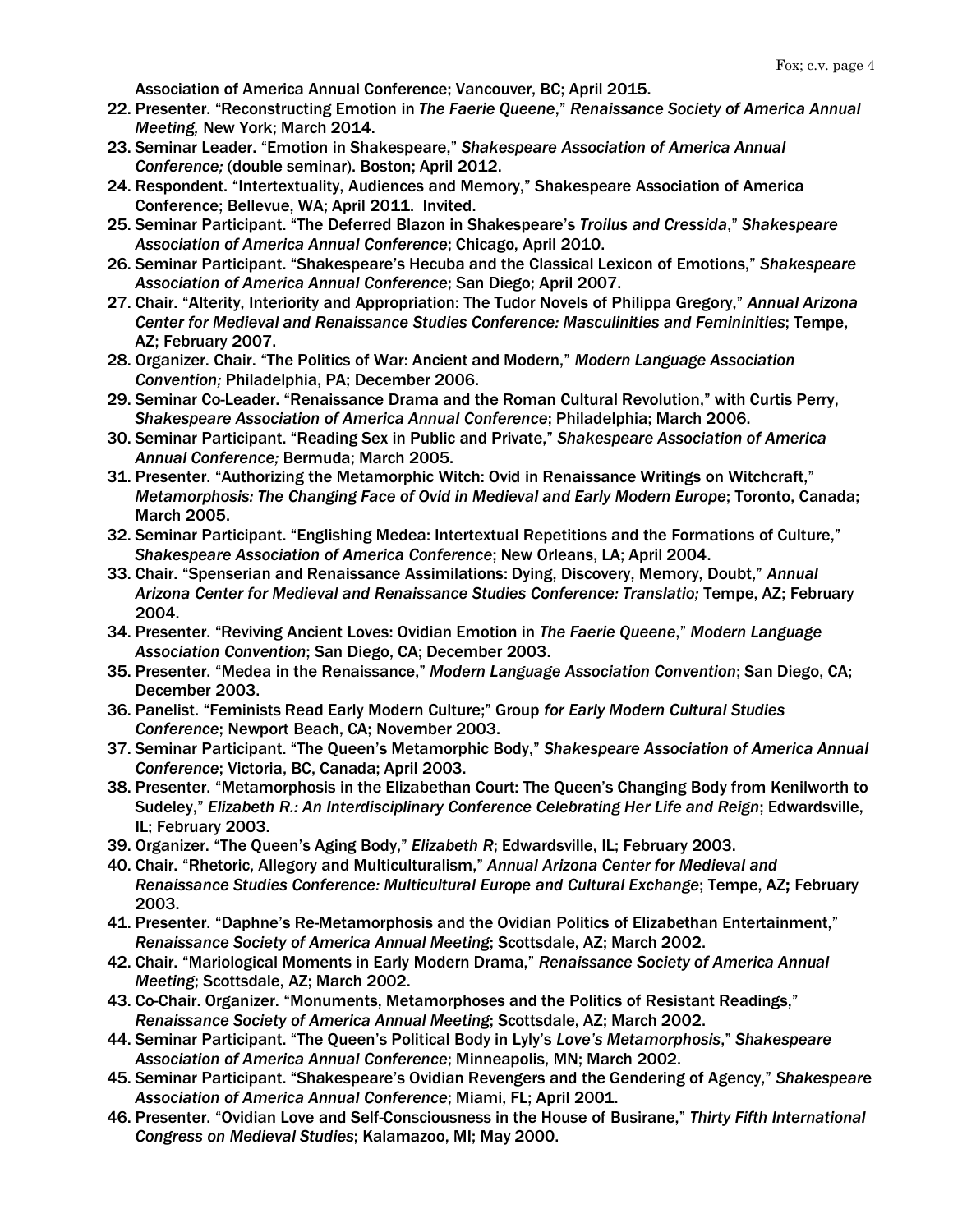- 47. Seminar Participant. "Concealing Affect in Ovid and *Titus Andronicus*," *Shakespeare Association of America Annual Conference*; Montreal, Canada; April 2000.
- 48. Presenter. "Gendered Affect and Ovidian Revenge in *Titus Andronicus*," *Florence 2000:The Renaissance Society of America Annual Meeting*; Florence, Italy; March 2000.

#### *Research Groups*

- 1. "Emotion," ASU Institute for Humanities Research; funded research cluster. fall 2010-spring 2011.
- 2. "Trading Values: Money and Culture in Early Modern Europe," ASU Institute for Humanities Research funded research cluster. fall 2006-spring 2007.
- 3. "What is Europe?," ASU Institute for Humanities Research funded research cluster. fall 2005-spring 2006.

# TEACHING AND CURRICULUM DEVELOPMENT

#### *Curricular Projects*

- 1. Designed and implemented undergraduate Interdisciplinary Health Humanities Certificate at ASU, launched in 2018.
- 2. Led interdisciplinary faculty team in first pilot courses of the new Humanities Lab@ASU pursuing grand social challenges in health. AY 2017-18.
- 3. Led two Health Humanities/Narrative Medicine Sessions at Mayo Clinic in Arizona for residents. 2016-18.

## *Courses Taught*

*Arizona State University (2001-present)*

- English 632/591: "Spenser's *Faerie Queene* and Theories of Intertextuality." Graduate seminar.
- English 534: "Renaissance Sexuality." Graduate course.
- English 534: "Renaissance Lyric Poetry." Graduate course.
- English 534: "Spenser's *Faerie Queene* and its Intertexts." Graduate course.
- English 423/545: Renaissance Drama: "Constructing Emotions on the Renaissance Stage." Cross-listed graduate/undergraduate course.
- English 422/521: Special Topics in Shakespeare: "Shakespeare and Ovid." Cross-listed graduate/undergraduate course and stand-alone undergraduate course.
- English 422/521: Special Topics in Shakespeare: "Shakespeare's Poems and Plays." Cross-listed graduate/undergraduate course.
- English 418/545: Sixteenth Century Literature: "Gender and Representation in Elizabethan England." "Gender and Sexuality." Cross-listed graduate/undergraduate course, stand-alone undergraduate course, and hybrid course.
- English 421: Shakespeare: "Gender and Power in Shakespeare," "Shakespeare's Others," "Shakespeare and Difference," and "Shakespeare's Cuckold Plays." Regular and summer hybrid and online classes.
- ENG 394: Interdisciplinary Health Humanities. Pilot course for Humanities Lab@ASU and introductory course for Interdisciplinary Health Humanities Certificate.
- English 321: Introduction to Shakespeare. 120-student lecture with 3 T.A.s, regular class format, summer hybrid and fully online classes.
- English 303: Classical Backgrounds of English Literature. Course for non-majors.
- English 221: Survey of English Literature Before 1800. Large lecture with 3 T.A.s. and small courses.
- English 499: Independent Studies. "Gender and Ethnicity in Renaissance Literature." "Shakespeare and Critical Theory." "Shakespeare for High School Teaching."

*Arizona Center for Medieval and Renaissance Studies Cambridge Summer Program (2003-2005)* English/History/Women's Studies 494/594: "Shakespeare and the Virgin Queen." English/History 494/594: "Travels in Shakespeare."

*Marquette University (2000-2001)*

English 022: Survey of English Literature I.

English 043: Introduction to Literature: Drama.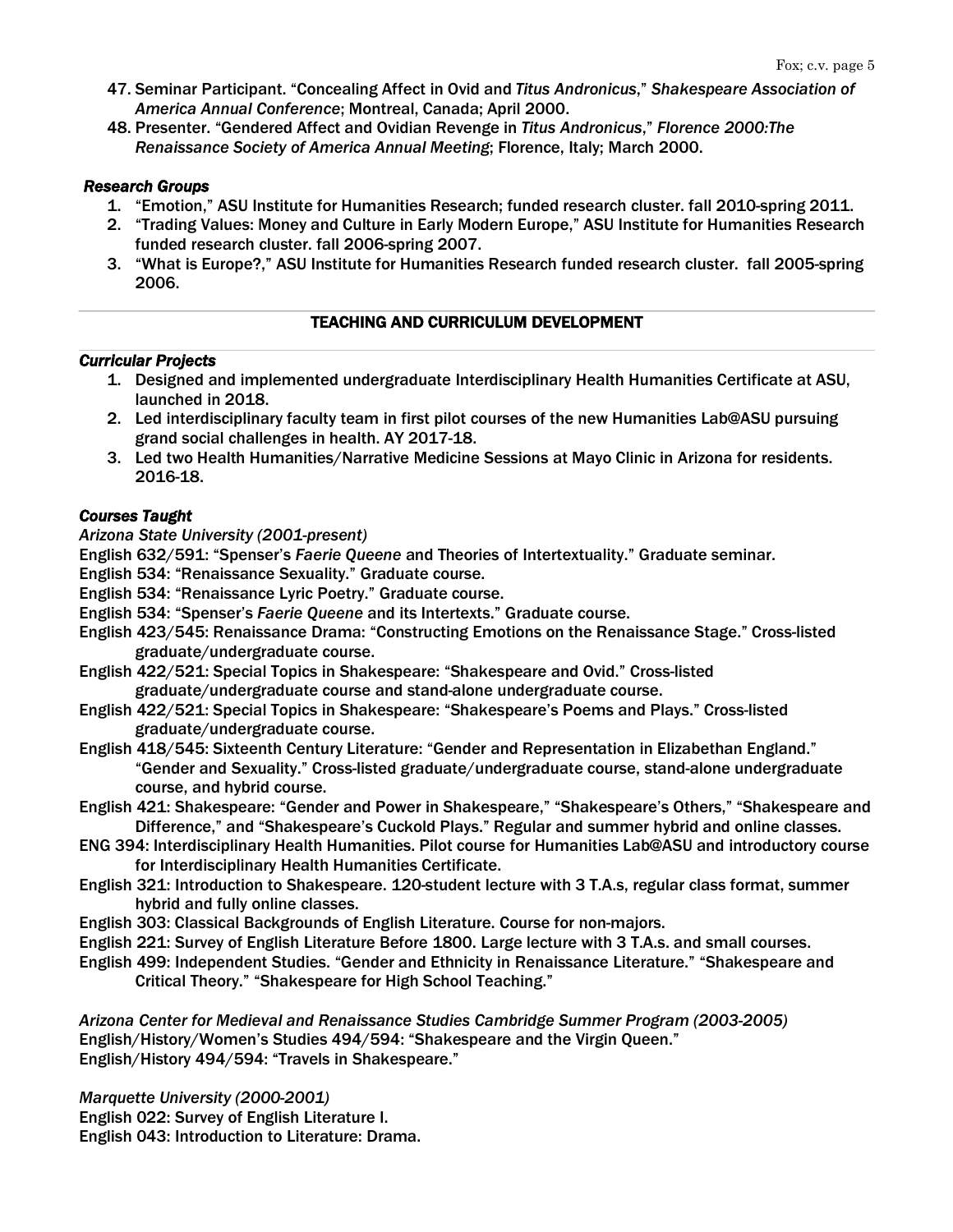English 044: Introduction to Literature: Poetry.

# *Mentoring and Student Supervision*

*Ph. D. Thesis Committee Chair*

- 1. Juliet Heyden; Untitled; in progress.
- 2. John Henry Adams; *The Book and the Self in Renaissance England*; completed December 2015.
- 3. Devori Kimbro; Co-Chair with David Hawkes; *Trauma, Typology and Anti-Catholic Rhetoric in Renaissance Literature*, completed December 2015.
- 4. Carol Mejia-LaPerle; Co-Chair with Curtis Perry, "Gendered Rhetoric in Renaissance Drama: Female Rhetors and the Problems of Persuasion;" completed July 2008.

# *Ph.D. Thesis Committee Member*

- 1. Courtney Carlisle; Untitled, in progress.
- 2. Marinela Golemi; Untitled, in progress.
- 3. Jennifer Downer; "Clockwork Subjects in the Seventeenth Century: Shakespeare, Herbert, and Milton;" completed November, 2018.
- 4. Heather Ackerman; "Accommodation Fetishism;" completed May 2017.
- 5. Geoffrey Way; "Digital Shakespeares and the Performance of Relevance;" completed May 2016.
- 6. Jennifer Steigerwalt: "Renaissance Performance Practices on Modern Stages;" completed May 2013
- 7. Valerie Fazel; "YouTube Shakespeares: Encountering Ethical, Theoretical and Methodological Challenges in Researching Online Performance;" completed April 2013.
- 8. Penelope Krouse; "Self-Silencing in the Early Modern Theater:" completed November 2011.
- 9. Jennifer Randonis; "Cross-Cultural Encounter: The Rhetoric of Exploration and Difference in Early Modern Dramatic Works;" completed May 2009.
- 10. Vernon Dickson; "Emulation Hath a Thousand Sons": Rhetorical Emulation and Social Decorum in Renaissance Drama;" completed July 2007.

# *M.A. Thesis or Applied Project Committee Chair*

- 1. Brittany Turney; "The Gyant's Giant Meaning: An Application of Monster Theory to Edmund Spenser's *Faerie Queene*"; completed May 2014.
- *2.* Allison Wimmer; "Female Authority Within the Garden of Eden Narrative as Represented by Spenser, *The Querelle Des Femmes*, and Milton;" completed May 2013.
- 3. Katherine Hardman; "I Wanna Hold Your Hand: Touch, Intimacy and Equality in Christopher Marlowe's 'Hero and Leander' and George Chapman's 'Continuation;" completed April 2012.
- 4. Darren Todd; "A Model Tragedy: Ritual and Literary Imitation in Shakespeare's *Titus Andronicus*;" completed May 2006.
- 5. Jessica Tribble; "Representations of Adolescence in Shakespeare's Titus *Andronicus* and Julie Taymor's *Titus*;" completed August 2005.
- 6. Emi Kojima Benn; "Riddled with Ruins: Time in Spenser's *Faerie Queene* and the *Hypnerotomachia Poliphili*;" completed May 2005.
- 7. Jennifer Walker; "Shakespeare's Depiction of Envy and Jealousy in *Titus Andronicus* and *Coriolanus*;" completed December 2004.
- 8. Carol Mejia-LaPerle; "Platforms of Oratory; Space, Rhetoric and Female Agency in *A Woman Killed with Kindness* and *The Tragedy of Mariam*;" completed May 2002.

# *M.A. Thesis or Applied Project Committee Member*

- 1. Darla Lowderback; "Authoring Revenge: The Court Masque and Revenge Tragedy in Early Modern Theater;" completed May 2008.
- 2. Alicia Wise; "Performance Omissions in the 1676 *Hamlet* Quarto;" completed May 2008.
- 3. Valerie Fazel; "O Brave New World with Such People in It: Shakespeare, Film, and Worldwide Web Communities;" completed May 2007.
- 4. Stacy Ross; "Piracy as Otherness in Renaissance Literature;" completed May 2007.
- 5. Kuehn, Christy; "Shakespeare and Hip-Hop;" completed May 2007
- 6. Juliet Heyden; "Night Born Mushrooms Basking in the Sun: Philip Massinger and Problematic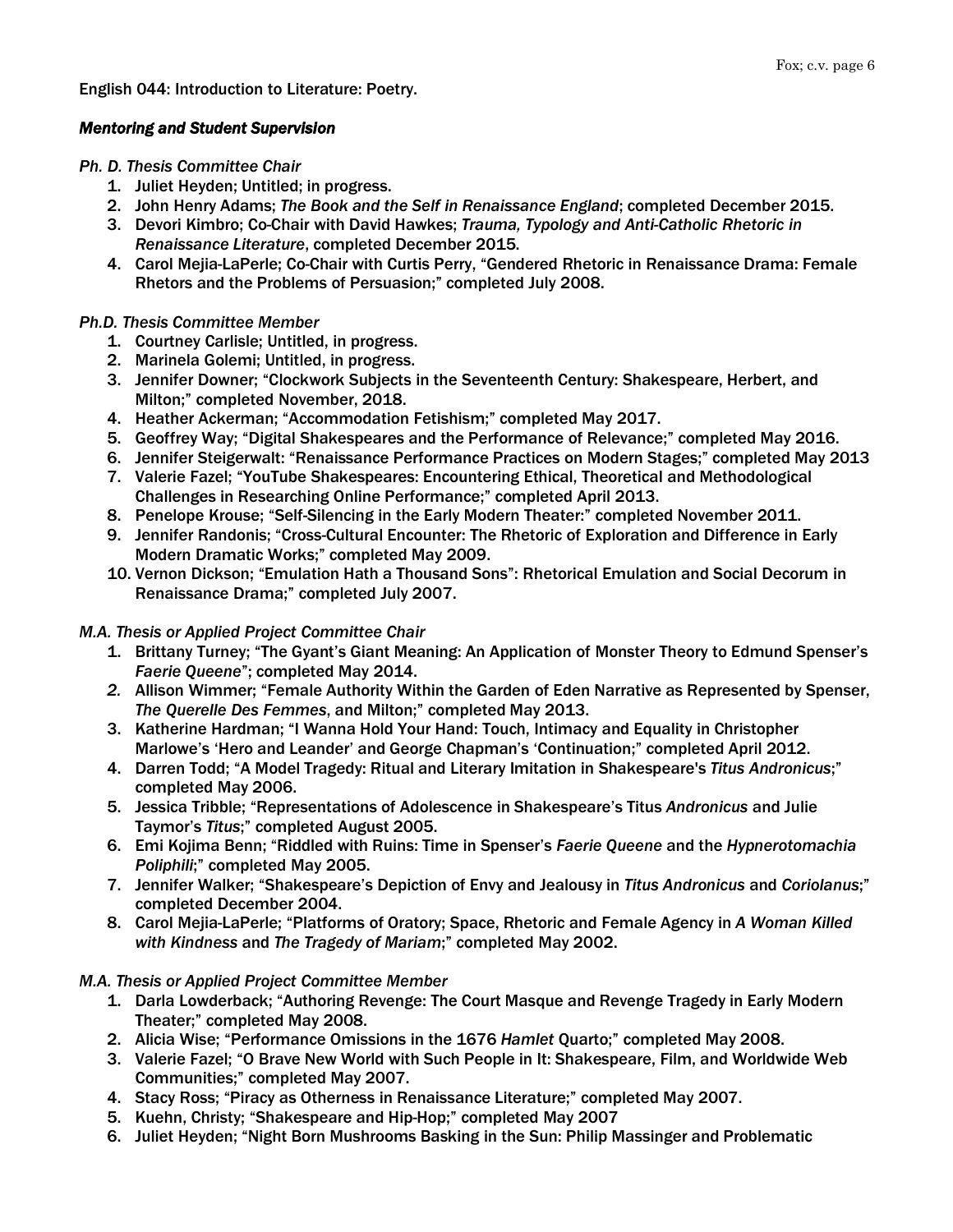Intimacy;" completed May 2003.

- 7. Michaelanne Erlich; "A Woman's Sainthood: Mysticism and Renunciation in Eliot's *The Mill on the Floss* and *Middlemarch*;" completed May 2003.
- 8. Kendra Patterson; "A Crisis of Categories: Illegitimate Female Power in *Sir Gawain and the Green Knight*;" completed May 2002.

## *Undergraduate Honors Thesis Committee Chair*

- 1. Nicole Gallagher; Department of Theater; *A Midsummer Night's Dream* Production; completed May, 2014.
- 2. Kyle Nothern; "Thirteenth Night: A Critical Continuation of Shakespeare's *Twelfth Night*;" completed May, 2013.
- 3. Maleri Sevier; "Religion in Shakespeare's *The Tempest*;" completed April 2011.
- 4. Marissa Guertler; "Ovidian Metamorphosis in John Keats' *Lamia;"* completed May 2010.
- 5. James Sperring; "Resolving Sex: John Donne's Construction of the Private Lover and the Public Religious Figure;" completed December 2004.

## *Undergraduate Honors Thesis Committee Reader*

- 1. Courtney Block; "Incorporating Literature in Medical Curricula: A Case Study of Imperatives from the Vanguard of Medical Humanities;" completed May 2015.
- 2. Erin McCarthy; "Milton's *Samson Agonistes* and the Subversion of Senecan Drama;" completed May 2005.
- 3. Cody Reis; "Marvell's Poetics of Annihilation;" completed May 2005.
- 4. Downer, Jennifer. "George Herbert's Affliction Poems," completed April 2005.
- 5. Katherine Williams; "Milton and the Problem of Ethical Dramatic Representation;" completed May 2004.
- 6. Erin Torkelson; "The "Canker" Problem: Political and Domestic Tyranny in Cary's *History of the Life, Reign and Death of Edward II* and *the Tragedy of Mariam*;" completed May 2003.
- 7. Valerie Fazel; "A Woman's Place in India: Reading Western Romance in an Eastern Patriarchal Society;" completed May 2002.

*Yearly additional independent studies courses and directed honors projects supervised in upper-division undergraduate courses.*

# ASU Curricular/Pedagogical Presentations

1. Poster. "Interdisciplinary Futures: The Undergraduate Certificate in Health Humanities at ASU." ASU Institute for the Science of Teaching Learning Showcase. February, 2018.

#### *Teaching Honors*

Nominee; Parent's Association Professor of the Year; January, 2012.

Department Nominee; Alumni Association Foundation Faculty Teaching Award, ASU; November, 2010. Department Nominee; College of Liberal Arts and Sciences Faculty Achievement Award for Excellence in Undergraduate Classroom Performance, ASU; March, 2010.

Nominee; Centennial Professor Award, ASU; March 2004.

Nominee; Centennial Professor Award, ASU; March 2003.

Nominee; College of Liberal Arts and Sciences Dean's Distinguished Teaching Award, ASU; February 2002.

#### ADMINISTRATION

#### *Key Accomplishments in Administration*

1. As Institute for Humanities Research Interim Director from fall 2016 to spring 2018, oversaw fiveyear program review, move to new campus location, and initiated new transdisciplinary and humanities programming and funding schemes, notably the Visiting Humanities Investigator microresidency program and the IHR Humanities Forum.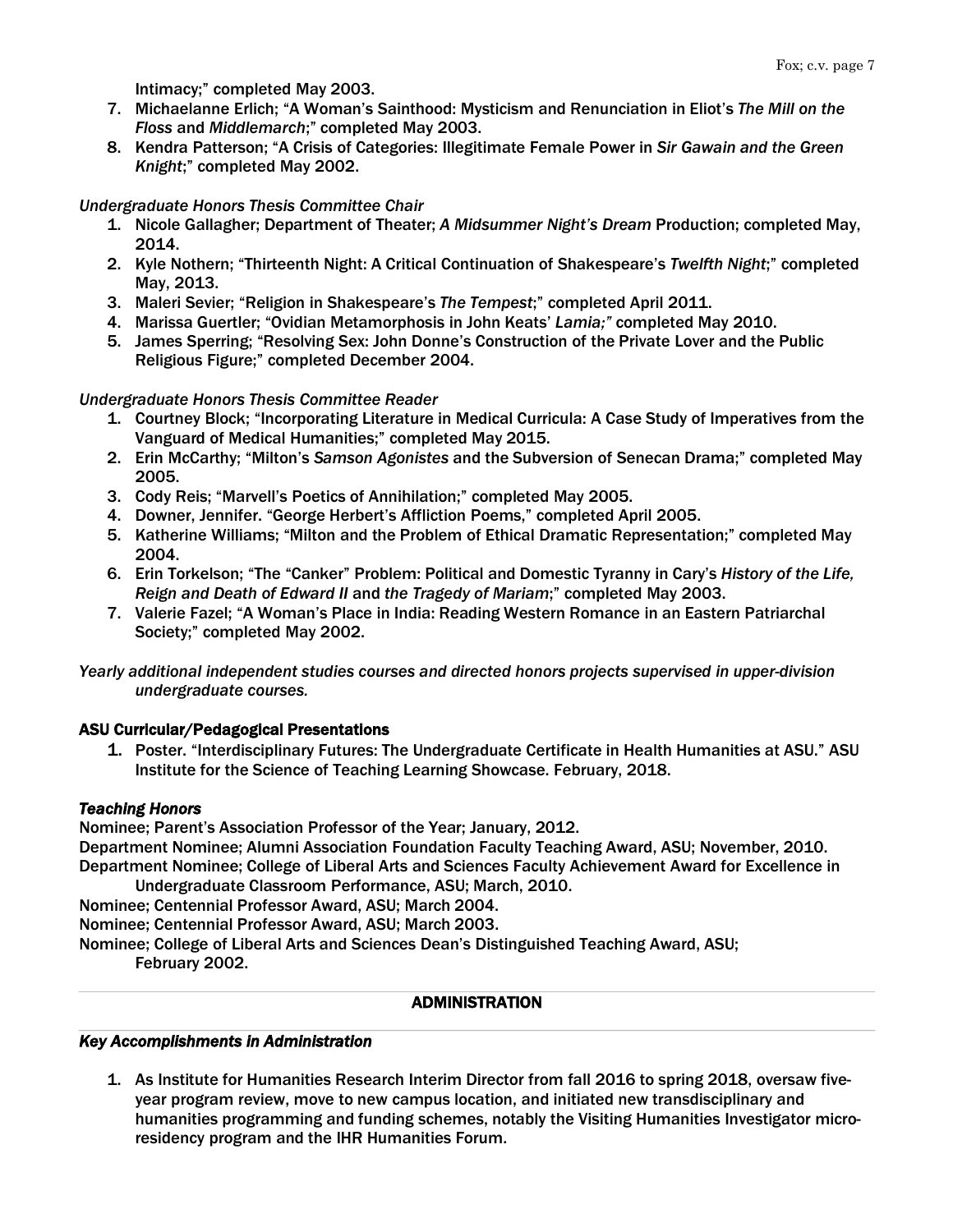- 2. Appointed to the Creative Health Collaborations ASU Team Leadership Academy, designing a university-level project integrating research in arts, design and the humanities into the health sciences. 2017-2018.
- 3. As Associate Director and then Interim Director of the IHR, led ASU Health Humanities Initiative (previously Medical Humanities Initiative). 2013-present.
- 4. Designed and established an undergraduate certificate in Interdisciplinary Health Humanities at ASU. To be implemented in fall 2018.
- 5. Founded and led the *Imagining Health Project*, an ongoing collaboration designing joint programming and projects in Health Humanities with the Center for Humanities in Medicine at Mayo Clinic in Arizona. 2013-present.
- 6. Led interdisciplinary faculty team in designing the first pilot undergraduate interdisciplinary courses of the new Humanities Lab@ASU, pursuing grand social challenges in health. AY 2017-18.

## **SERVICE**

## *Professional*

# *Committee Work*

Board Member; Western Humanities Alliance; 2016-2018.

Executive Committee Member; International Spenser Society; December 2009-January 2012.

Executive Committee Member; Modern Language Association Discussion Group on Classical Studies and Modern Literatures; December 2002-2006. Secretary, 2005. Chair, 2006.

## *Reviewer*

*Article reviewer for: Modern Philology; Studies in Medieval and Renaissance Teaching: Early Modern Literary Studies; Sixteenth Century Studies, JEMCS; Journal of Communication, Comparative Literature Manuscript reviewer for: Routledge, Palgrave, Bloomsbury. Tenure external reviewer: Clemson University, fall 2012*

# *Institutional*

*Arizona State University*

# **University**

Arizona Center for Medieval and Renaissance Studies Advisory Board. fall 2018-present. Institute for Humanities Research Director Search Advisory Committees; fall 2015, fall 2016, fall 2017. General Studies Council; fall 2013-spring 2016. Humanities Subcommittee Chair; fall 2014-spring 2016. Planning Committee; Center for Evolution and Medicine; fall 2014- spring 2016. Ad Hoc Tenure Committee; School of Letters and Sciences, ASU Polytechnic; fall 2013. Assistant Professor of Renaissance Art History Search Committee; ay 2012-2013.

# **Department**

Awards Committee; ay 2015-2018. Arbitrator; elected; ay 2015-2016. Curriculum Committee; ay 2003-2004; 2014-2015. Literature Area Committee; fall 2001-2013. Chair, fall 2010-spring 2013. Budget and Personnel Committee; elected; fall 2013. Department Chair Search Committee; elected; fall 2012. Assistant Professor of English-Renaissance Search Committee; Chair; ay 2011-2012. Advisor, Graduate Scholars of English Association; ay 2011-2012. Hiring Committee; elected; ay 2010-2012. Chair; spring 2012. Research and Creative Projects Activities Committee; ay 2007-2008, 2008-2009. 2009-2010 Professor of English-Renaissance Search Committees; ay 2002-2003, 2006-2007, 2008-2009 (Chair, 2009- 2010)

M.A. Literature Committee; ay 2001-2003.